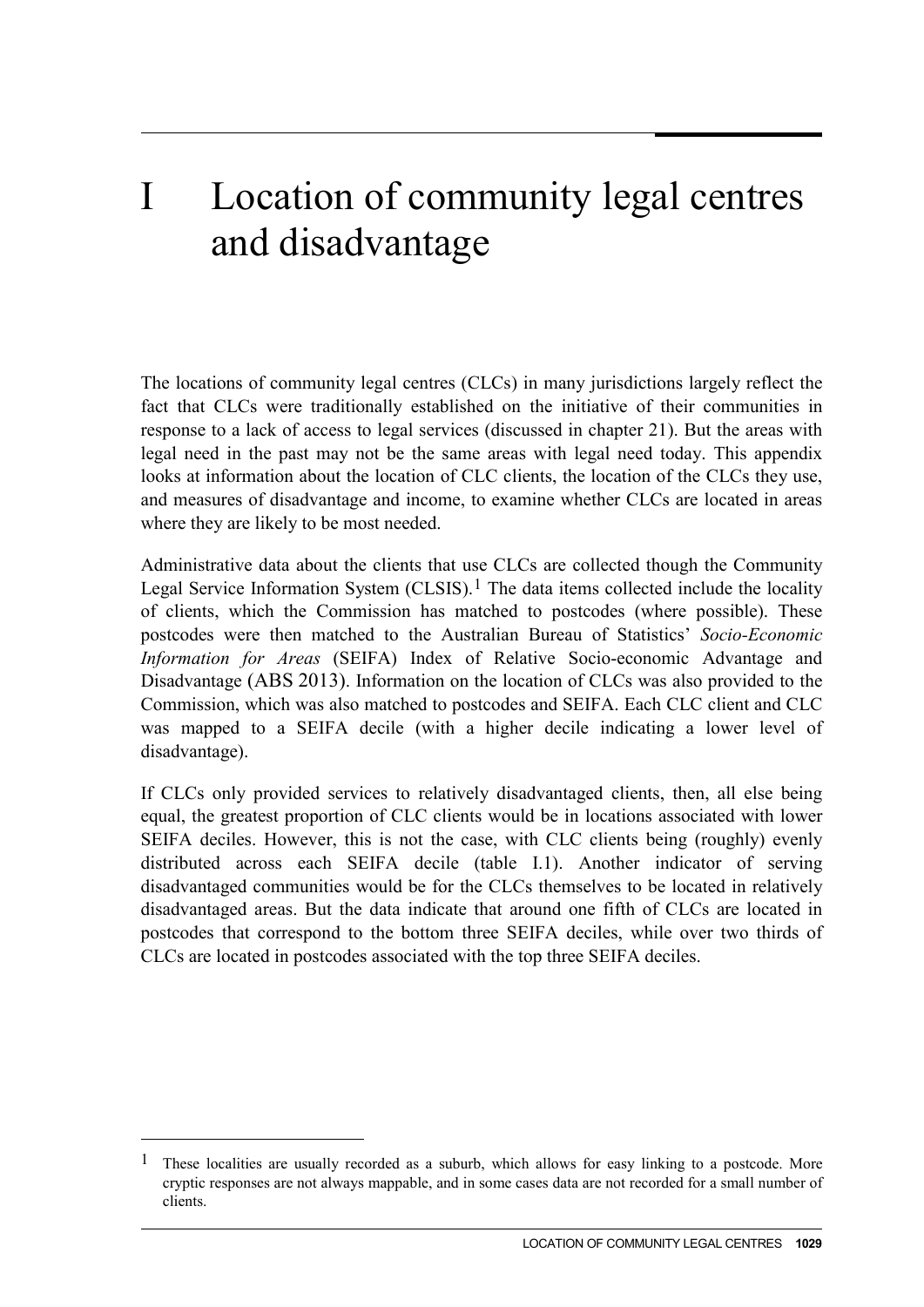| SEIFA decile       | CLC clients<br>Total | CLCs <sup>d</sup>  |                  |
|--------------------|----------------------|--------------------|------------------|
|                    |                      | Total (unweighted) | Total (weighted) |
| $\mathbf{1}$       | 10.0                 | 9.4                | 9.5              |
| $\overline{2}$     | 9.1                  | 5.5                | 5.3              |
| 3                  | 7.4                  | 5.5                | 4.6              |
| 4                  | 10.4                 | 2.2                | 3.4              |
| 5                  | 10.2                 | 4.1                | 4.2              |
| 6                  | 11.5                 | 4.1                | 4.1              |
| $\overline{7}$     | 10.0                 | 4.1                | 3.6              |
| 8                  | 10.0                 | 30.1               | 29.8             |
| 9                  | 12.5                 | 22.6               | 22.4             |
| 10                 | 8.0                  | 6.2                | 8.2              |
| na <sup>a</sup>    | 0.8                  | 6.3                | 5.0              |
| Other <sup>b</sup> | 0.2                  |                    |                  |
| Total <sup>C</sup> | 100.0                | 100.0              | 100.0            |

## Table I.1 **SEIFA deciles of CLCs and their clients** Per cent, 2011-12

**a** 'na' refers either to clients or CLCs whose locality maps to a postcode exclusively for post office box use. Accordingly, these special postcodes have no population or SEIFA index. **b** Includes those where location could not be identified, or the locality of the individual was an overseas location. **c** May not sum to 100 due to rounding. **d** CLC location is weighted by the number of clients it serves.

*Sources*: Commission estimates based on unpublished CLSIS data and ABS (*Census of Population and Housing: Socio-Economic Indexes for Areas (SEIFA), Australia, 2011,* Cat. no. 2033.0.55.001).

However, there are some reasons why using SEIFA postcodes may not be appropriate to measure legal need.

- 1. The SEIFA scores associated with postcodes reflect the *average* level of disadvantage. There can be relatively disadvantaged individuals in postcodes associated with high SEIFA scores.
- 2. Many CLCs offer outreach services, and so travel to more disadvantaged locations relative to their main office.
- 3. Some specialised CLCs provide a particular service that is not aimed at disadvantaged clients. For example, environmental defender offices provide assistance to all members of the community irrespective of their socioeconomic status.
- 4. Some CLCs focus on particular matters rather than servicing a particular geographical area. In doing so, it may make sense for them to be centrally located (in high SEIFA decile areas) to try and provide services to as many people as possible.

These concerns can be addressed by comparing administrative data on the income of individuals that use CLCs against the SEIFA decile of their postcode (figure I.1). The left hand panel presents this distribution, and indicates that while most CLC clients report low incomes irrespective of their SEIFA decile, the average income of CLC clients from advantaged postcodes is higher than those from disadvantaged postcodes. The right hand